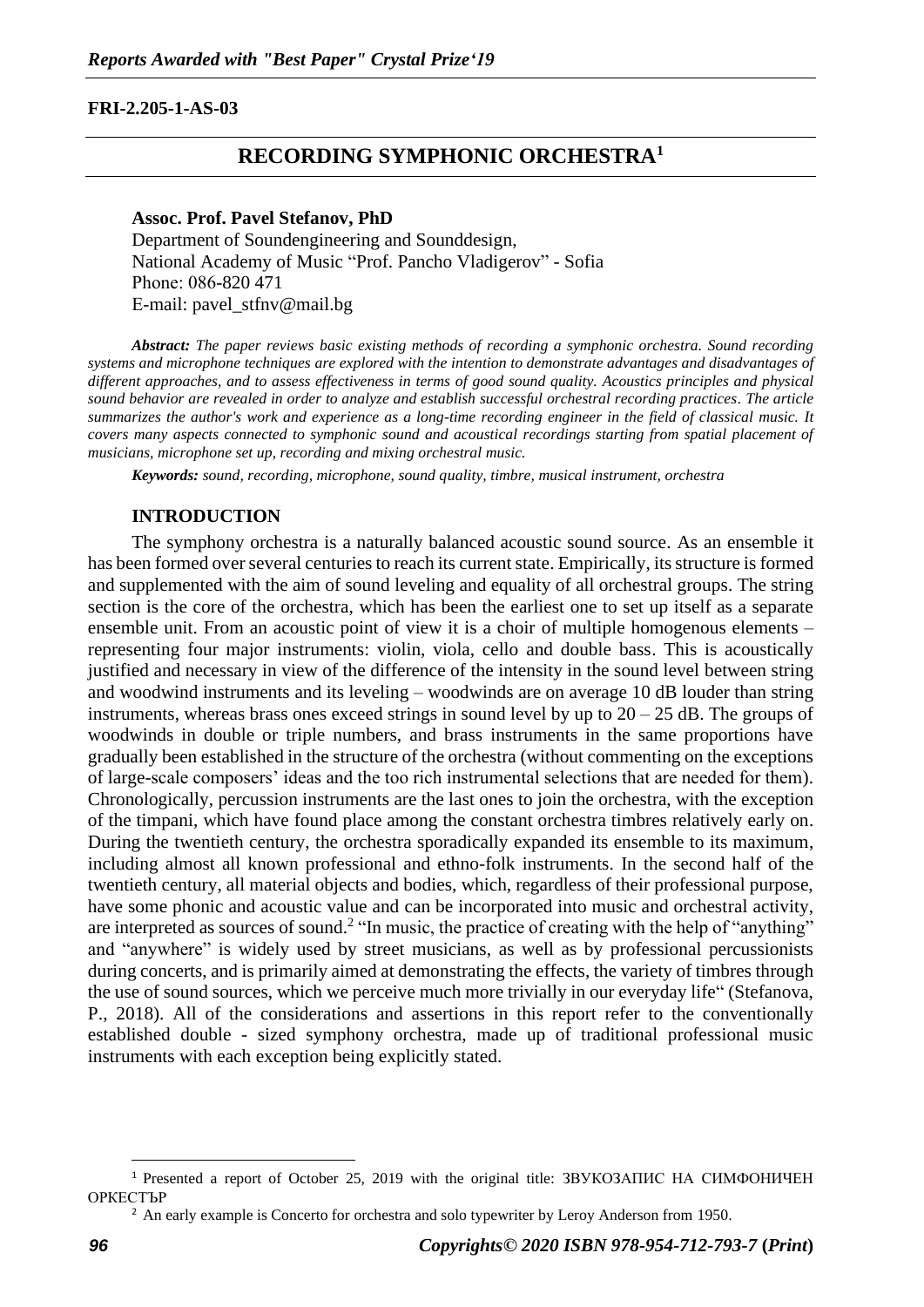### **EXPOSITION**

The main prerequisite for a successful recording product is the presence of a quality sound model in the mind of the sound engineer, a clear "sound goal" to whose achievement all subsequent actions are dedicated. The fundamental considerations and artistic grounds are the next leading aspects of the sound production algorithm. This reflects the experience, knowledge and the aesthetic understanding of the sound engineer. What follows is the technological planning and the technical development of the project so that it is possible to create the most successful, predictable and controllable recording situation. These four steps are the premises of a number of leading philosophical concepts as the basis for the realization of any creative process. They can be defined in the following way: 1.Idea; 2.Principle; 3.Project; 4.Realization (Gochev, Y., 2017, page 5).

Each naturally balanced sound source requires an appropriate sound recording approach. The most important task involves a realistic, detailed and complete recreation of the original audio image in the secondary audio environment. Another important question is the level and purpose of the audio product, respectively the resources and the degree of detail in the realization. This document will only comment on a situation in which all possible seriousness and professionalism are taken into account in view of an optimal intended result.

The natural balance should be maintained as much as possible in the secondary sound environment, with improvements made only to increase transparency, optimize the sound picture and enhance the ensemble's natural phonics. The microphone setup used, as well as the spatial microphone arrangement is crucial. The recording practice over the last century has reaffirmed the main microphone as a major tool used in acoustic recording. The main microphone is a prerequisite for achieving a valuable stereophonic sound picture, which is properly constructed and comprehensively secured with information. The main microphone is positioned at a focal point that unites the sound of the whole ensemble and gives summary information with reference to timbre, volume and acoustics. Most often this is the area around and above the place where the orchestra conductor stands. The specific choice of stereophonic microphone sound recording equipment is dictated by a combination of acoustic and artistic considerations. The most important parametres in the spatial arrangement of the main stereophonic system are the distance to the sound source, the height and the internal distances between the individual microphones within the technical equipment (where available).

The phase microphone sound recording techniques result in a more comprehensive contact with the volume, reflecting more comprehensively the acoustic response of the space, along with a thorough and generalized image of the sound body. Their main advantage is the remarkable volume of the sound, increased sense of spatial presence, air and width in the picture. However, the created sound image does not always have the necessary stage stability, the localization clarity are not as precise and unambiguous as possible, which is something natural for the time-phase basis of spatial methods.

The intensity stereophonic microphone settings are in some respect a source of more limited acoustic material. The information obtained is highly coherent, accurate and graphic. The lack of phase differences is an advantage in terms of the localization curve and the accurate stage representation of the image. At the same time, their specificity neglects to a greater or lesser extent the background sound volume, the localization acuity is achieved at the expense of a lack of contact with the acoustic determinants of the hall.

The mixed stereophonic techniques are a combination of the two basic design principles for creating a stereophonic image. They combine the spatial volume of the sound with clear localization and precise sound picture. The resulting picture is more accurate, more comprehensive and more complete than the standalone results of the two types of stereophony. Naturally, the use of mixed settings implies a very high-quality acoustic volume and an extremely accurate choice of the microphone position.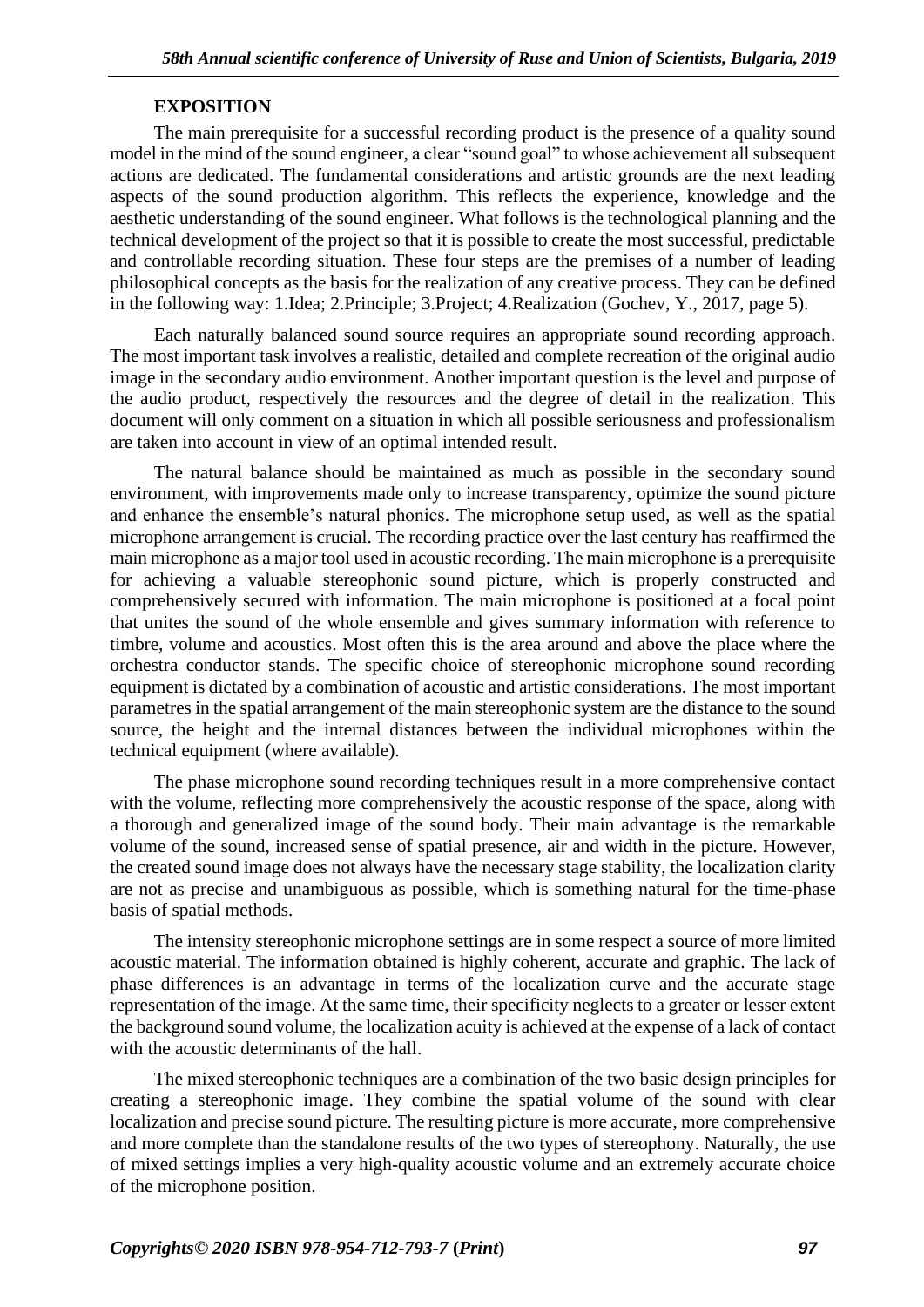Regardless of how much high-quality and reliable information can be obtained with the help of a main microphone, building a detailed and full-colour sound picture of an orchestra is not possible without the use of spots. They are the necessary technological extension of the microphone system to achieve the optimum artistic completeness finish of any sound recording product. Despite their advantages, acoustic characteristics and sound capabilities, the main microphones, when used alone, remain, in the best case, at the level of professional artistic sound documentaries. The detailed interpretation of the acoustic body, the detailed orchestral imagery and the precise sound imagery are only achievable by adding spots to the selected and properly positioned main microphone. Naturally, the opposite is also true– a sound picture built only by using spots suffers from the lack of a unifying centre. In other words, there is not a basic stereophonic unit that can unite the ensemble with reference to space and timber and that can organize it in terms of sound and vision and consolidate it within the stereo picture.

The combination of a main microphone and spots should be designed very carefully, taking into account a variety of artistic and technological considerations. The specific characteristics of the orchestra interpretation and the type of used instruments determine the parametres of the decision for the exact number and arrangement of spots in the orchestra. In this situation the function of the sound engineer is even more important than that of the conductor. The former has to interpret and render the musical score again, to accomplish one more additional step towards the visual realization with regard to the orchestral sound. "The infinite variety of the art of reading and interpreting the musical score consists of the specific details, or in other words, in the particular composition of the mix at any given moment". (Gochev, Y., 2019 page16).

The ratio between the main microphone system and the spots requires a clear concept for mixing and positioning of the individual pieces of audio information within the whole sound picture. The signals of the spots should complement, clarify and refine the main audio image. Their task is to increase the graphic clarity and refine the characteristic pattern of the sound detail. The distribution of the information from the spots with reference to the stereobase must be in line with the common localization palette outlined by the main microphone system. The balance of the individual microphones with reference to the main one is realized on the basis of the specific timbre balance and sound authenticity, the semantic and artistic importance of the given element, as well as the actual influence of the individual sound source within the whole sound picture.

It is the particular instruments included in the orchestra that dictate the presence of spots. As a rule, every major group in the orchestra needs a spot. Sometimes the first violins can be "supported" by more than one microphone given the section's extremely important semantic and thematic role in the music composed until the end of the nineteenth century. The individual spots of each string group are justified acoustically – of all instruments strings emit sound energy in the most unfocused form and this creates difficulties in obtaining detailed sound information about the group as a whole. Woodwind instruments are subject to a more generalized interpretation with the help of one joint microphone system functioning as a spot. Of course, it is always possible, and sometimes even essential, to use separate microphones for each instrument. In such cases, considerations of expediency and acoustic viability should be taken into account. When a certain critical maximum of receivers, positioned among the musicians, is exceeded the overall result begins to suffer from excessive crosstalk and degradation of transparency.

The percussion instruments are generally always supported by spots. For the overall sound it is vital to have these instruments with sufficient information about the initial transitory processes. Otherwise, their sound envelopes the overall orchestral image and by being present mainly as a diffuse but overactive component it acts more as a destructive phonic unit. String instruments, that are played by plucking, such as the harp or harpsichord, also require individual spots so that it is possible to register the sound being produced and also given their limitations in intensity and sound level.